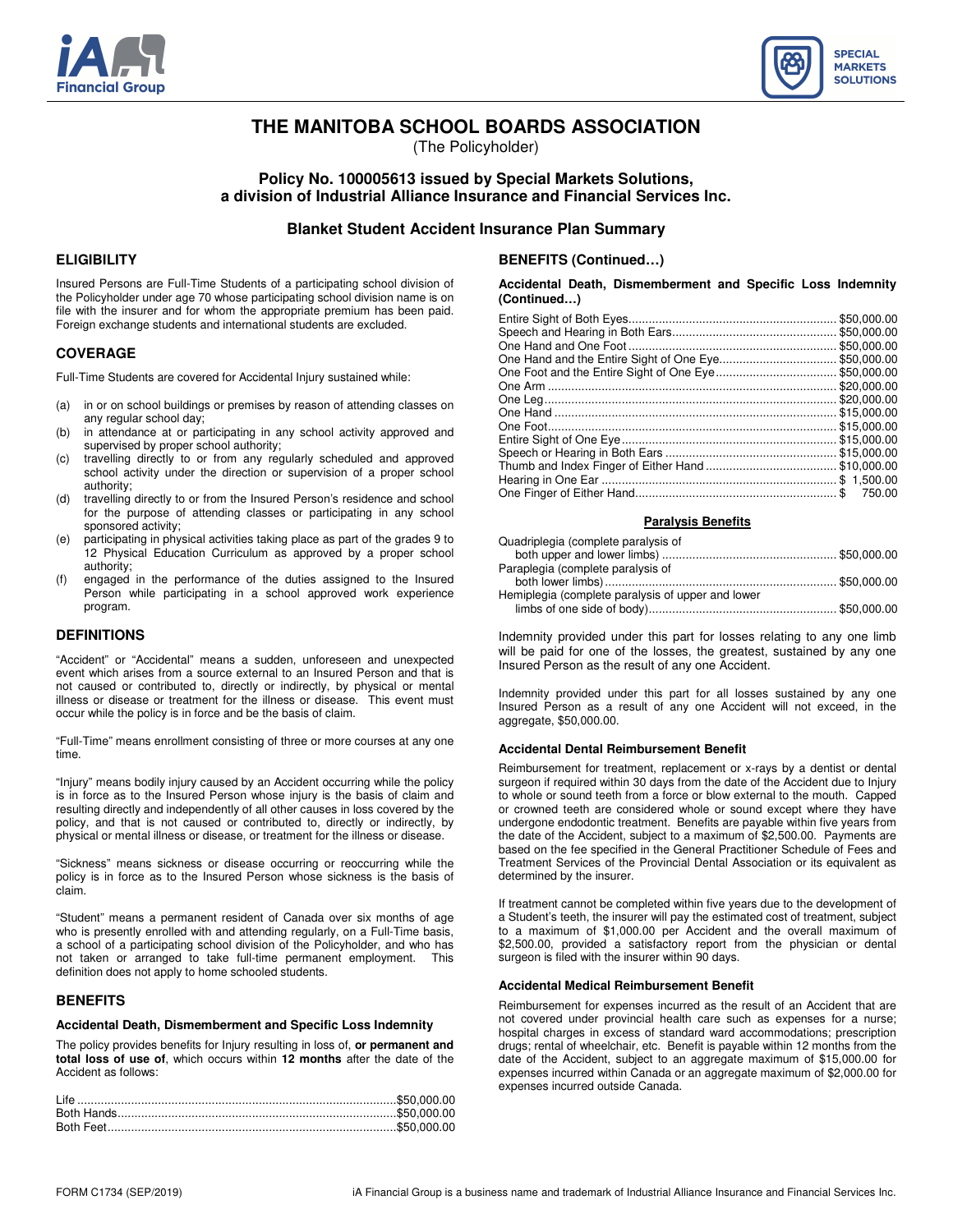



# **Blanket Student Accident Insurance Plan Summary (Continued…)**

# **BENEFITS (Continued…)**

### **Ambulance Expense Benefit**

Payable as the result of Injury or Sickness requiring medical treatment within 30 days from the date of the Accident or Sickness while under the regular care and attendance of a physician for reasonable and customary expenses incurred for transportation by licensed ambulance service or, when recommended by a physician, by any other conveyance licensed to carry passengers for hire to or from the nearest hospital equipped to provide treatment, subject to a maximum of \$2,000.00.

#### **Artificial Limbs, Eyes, Hearing Aids and Other Prosthetic Appliances Benefit**

Payable as the result of Injury which requires medical treatment within 30 days from the date of the Accident and results in these appliances being prescribed by a physician and purchased within 12 months from the date of the Accident, subject to a maximum of \$5,000.00.

#### **Confinement Disability Benefit (\$2,000.00)**

Payable if Injury results in home or hospital confinement within 30 days from the date of the Accident while under the regular care and attendance of a physician and the Insured Person is continuously confined for 12 months. Benefits paid or payable under this part will be reduced by any amount paid or payable under "Accidental Death, Dismemberment and Specific Loss Indemnity" for the same Injury.

#### **Counselling Benefit**

Payable as a result of the Accidental death, Injury, or Critical Illness of the Insured Person and upon the medical advice of the attending physician for expenses actually incurred by the Insured Person or a member of the immediate family for counselling performed by a registered psychologist, subject to a maximum of \$750.00 per family per incident.

#### **Critical Illness Benefit**

Payable if an Insured Person is diagnosed by a physician with AIDS, cancer, diphtheria, encephalitis, hemolytic uremic syndrome (renal failure resulting from e-coli bacteria), leukemia, multiple sclerosis, muscular dystrophy, myocarditis, rabies, scarlet fever, spinal meningitis, tetanus, tularemia or typhoid which first manifests while the policy is in force. The insurer will pay reasonable expenses actually incurred within three years from the date of first diagnosis for semi-private or private ward hospital services and the employment of a nurse or certified nursing aid if requested by the attending physician, subject to a maximum of \$5,000.00.

#### **Emergency Transportation Benefit**

Payable for expenses to transport the Insured Person by licensed taxi from the location of the Accident or Sickness to a physician's office or the nearest hospital, when Injury or Sickness requires immediate medical attention but does not necessitate an ambulance, subject to a maximum of \$50.00.

#### **Eyeglasses and Contact Lenses Benefit**

Payable as the result of Injury which requires and receives treatment by a physician or ophthalmologist within 30 days from the date of the Accident. If the Injury results in broken eyeglasses or loss or breakage of a contact lens or lenses, the insurer will pay the cost of repair or replacement, subject to a maximum of \$200.00. If the Injury necessitates the purchase of eyeglasses or contact lenses (not previously required or worn), the insurer will pay the reasonable and necessary expense, subject to a maximum of \$300.00.

#### **Fracture, Dislocation, Tendon Severance and Miscellaneous Indemnity**

Payable as the result of an Injury which requires medical or surgical treatment and results in a covered fracture, dislocation, tendon severance or other condition, subject to a maximum of \$1,000.00.

# **BENEFITS (Continued…)**

### **Permanent Total Disability (\$50,000.00)**

Payable for total and permanent disability commencing within 120 days from the date of the Accident. Total and permanent disability must continue for 12 consecutive months and be total, continuous and permanent at the end of the 12 months, and must prevent the Insured Person from ever engaging in any occupation or employment for compensation or profit. Benefits paid or payable under this part will be reduced by the amount payable under any other part of the policy for the same Injury.

#### **Private Tuition Expense**

Payable for expenses of a qualified teacher to provide tutorial services from the school to the residence or hospital where the Insured Person is disabled and totally confined, subject to a maximum of \$4,000.00. Confinement must begin within 30 days from the date of the Accident and continue for a period in excess of 40 consecutive school days.

#### **Rehabilitation Benefit**

Payable as the result of an Accident for training to engage in a special occupation which would not have been engaged except for the Injury. Benefit is payable within three years from of the Accident, subject to a maximum of \$10,000.00.

#### **Repatriation Benefit**

Reimbursement of the actual expense incurred for preparation and transport of the deceased Insured Person to the city of residence of the Insured Person if loss of life occurs within 12 months from the date of the Accident, subject to a maximum of \$10,000.00.

### **Special Clothing Allowance**

Reimbursement of the actual expense incurred to purchase special protective clothing prescribed by the attending physician as a result of Injury, subject to a maximum of \$500.00.

### **Special Treatment Travel Benefit**

If Injury that required medical treatment by a physician within 30 days from the date of the Accident subsequently requires referral to a medical specialist located at least 150 kilometers from the Insured Person's residence (and within the Insured Person's province of residence), the insurer will pay the following within 12 months from the date of the Accident, provided the specialist's services are not available within the vicinity of the Insured Person's residence and subject to receipt of satisfactory proof other than for automobile transportation:

- (a) transportation by the most direct route, subject to a maximum of five trips and \$150.00 per round trip. If transportation occurs in a private vehicle, reimbursement is limited to the equivalent cost of bus fare;
- (b) hotel accommodation in the vicinity of the specialist's office, subject to a maximum of six days and \$50.00 per day.

#### **Weekly Accident Indemnity (Under Age 65, \$200.00 max/week)**

Payable for total disability caused by an Accident commencing within 30 days of the date of the Accident. "Total disability" means disability that prevents an Insured Person from performing substantial and material occupational duties. Benefits are payable from the 15th day of confirmed disability for up to 26 weeks. This benefit is payable only if gainfully employed and while under the regular care and attendance of a physician.

### **AGGREGATE LIMIT OF INDEMNITY**

The policy is subject to an Aggregate Limit of Indemnity of \$1,000,000.00 for all losses resulting from any one Accident. This means that in the event of an Accident that results in an accumulation of losses exceeding \$1,000,000.00, the amount payable with respect to each Insured Person will be reduced proportionately.